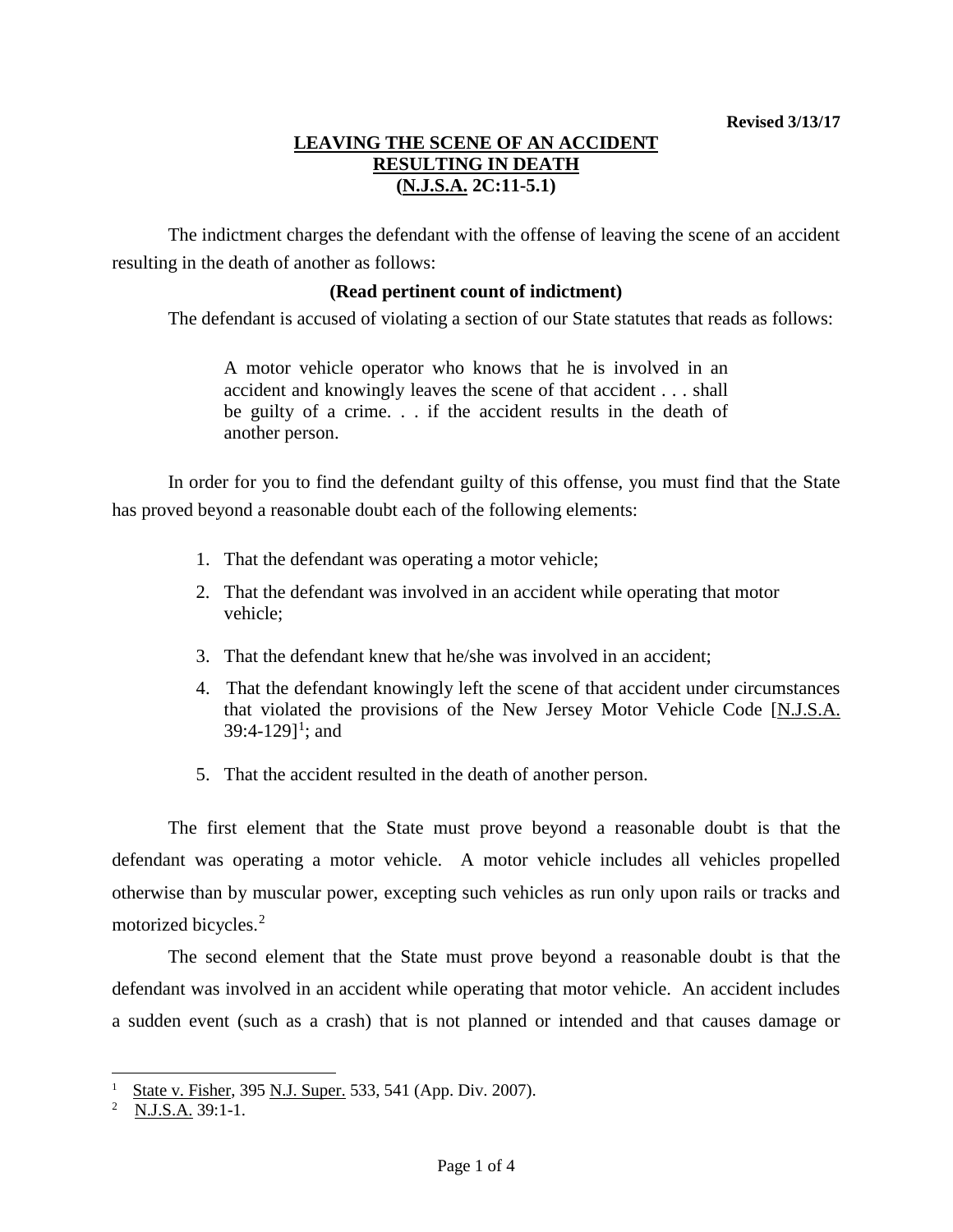#### **LEAVING THE SCENE OF AN ACCIDENT RESULTING IN DEATH N.J.S.A. 2C:11-5.1**

## injury. $3$

The third element that the State must prove beyond a reasonable doubt is that the defendant knew that he/she was involved in an accident.

A person acts knowingly when he/she is aware that it is practically certain that his/her conduct will cause bodily injury. A person acts knowingly with respect to the nature of his/her conduct or the attendant circumstances if he/she is aware that his/her conduct is of that nature, or that such circumstances exist, or he/she is aware of the high probability of their existence.<sup>[4](#page-1-1)</sup> A person acts knowingly as to a result of his/her conduct if he/she is aware that it is practically certain that his/her conduct will cause such a result. "Knowing," "with knowledge," or equivalent terms have the same meaning.

Knowledge is a condition of the mind. It cannot be seen. It can only be determined by inference from the defendant's conduct, words or acts. A state of mind is rarely susceptible of direct proof but must ordinarily be inferred from the facts. Therefore, it is not necessary that the State produce witnesses to testify that an accused said that he/she had a certain state of mind when he/she did a particular thing. It is within your power to find that such proof has been furnished beyond a reasonable doubt by inference which may arise from the nature of his/her acts and conduct and from all he/she said an did at the particular time and place and from all surrounding circumstances established by the evidence.

In other words, a person knows that he/she was involved in an accident if he/she is aware that he/she was involved in an accident or is aware of a probability that he/she was involved in an accident. A person is involved in an accident when he/she is connected with the accident in a natural or logical manner.<sup>[5](#page-1-2)</sup> What is required is that the person's actions contributed to the accident, and the person knows of the causal relationship between his/her actions and the accident.<sup>[6](#page-1-3)</sup>

<span id="page-1-0"></span> <sup>3</sup>  $\frac{3}{4}$  State v. Sene, 443 N.J. Super. 134, 140 (App. Div. 2015), certif. denied, 224 N.J. 282 (2016).

<span id="page-1-1"></span>N.J.S.A. 2C:2-2b(2).

<span id="page-1-2"></span><sup>5</sup> Sene, 443 N.J. Super. at 143-44.

<span id="page-1-3"></span><sup>6</sup> If appropriate given the facts of the case, the jury should be charged as follows: "A person does not need to actually make contact with the victim or the victim's vehicle in order to be involved in the accident." Id. at 140-41.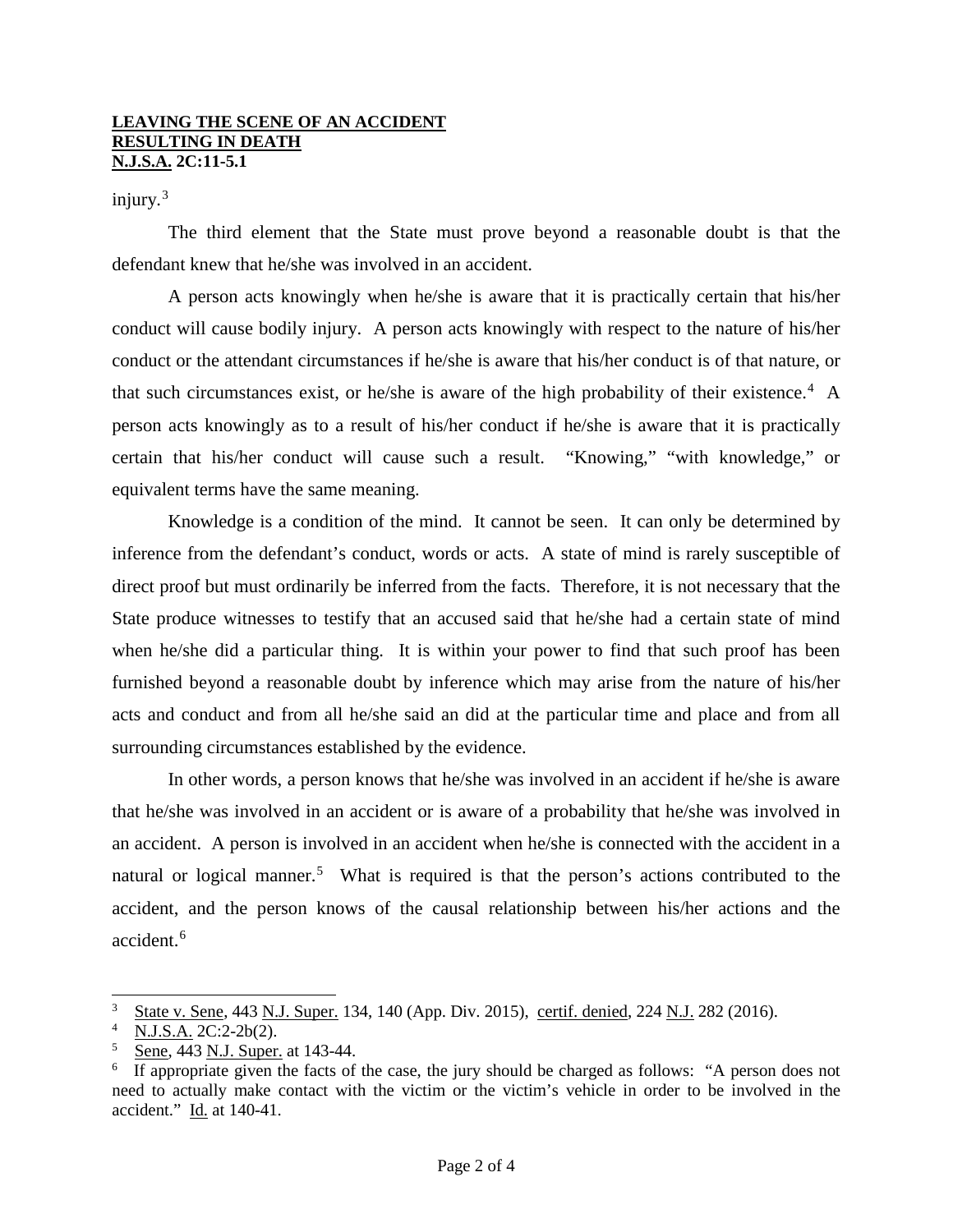#### **LEAVING THE SCENE OF AN ACCIDENT RESULTING IN DEATH N.J.S.A. 2C:11-5.1**

The fourth element that the State must prove beyond a reasonable doubt is that the defendant knowingly left the scene of the accident under circumstances that violated the provisions of the New Jersey Motor Vehicle Act [N.J.S.A. 39:4-129].

I have already defined "knowingly" for you. A motorist knowingly leaves the scene of an accident if he/she is aware that he/she is leaving the scene of an accident or is aware of a high probability that he/she is leaving the scene of an accident.

In order for the State to prove this element, it must prove beyond a reasonable doubt that the defendant did not fulfill any of the following obligations that New Jersey law places on a motorist who is involved in an accident:

(1) immediately stop his/her vehicle at the scene of the accident; or

(2) immediately stop his/her vehicle as close to the scene of the accident as possible and return to the scene of the accident; or

(3) report all necessary information to the appropriate authorities in a timely manner.<sup>[7](#page-2-0)</sup>

A motorist who fails to fulfill any of these obligations leaves the scene of an accident under circumstances that violated the provisions of the New Jersey Motor Vehicle Act [N.J.S.A. 39:4-129]. However, the State need not prove that the defendant knew of his/her legal obligation to stop at or near the scene of the accident and report all necessary information so long as he/she knew that he/she was involved in the accident.<sup>[8](#page-2-1)</sup>

In this matter, the State alleges \_\_\_\_\_\_\_\_\_\_. [**Charge if appropriate:** The defendant, on the other hand, asserts \_\_\_\_\_\_\_\_].

The fifth element that the State must prove beyond a reasonable doubt is that the accident resulted in the death of another person.<sup>[9](#page-2-2)</sup> The State need not prove that defendant knew that the accident had resulted in death or would result in death.

If you find that the State has proved each element of the offense beyond a reasonable doubt, then you must find the defendant guilty.

<span id="page-2-0"></span><sup>&</sup>lt;sup>-</sup> If the sufficiency of the defendant's stay at the scene of the accident becomes an issue, please refer to N.J.S.A. 39:4-129 (c), which specifies how long a motorist must remain at the scene of an accident. See also Fisher, supra, 395 N.J. Super. at 545.

<span id="page-2-1"></span><sup>8</sup> N.J.S.A. 39:4-129(e).

<span id="page-2-2"></span><sup>&</sup>lt;sup>9</sup> When appropriate, the jury should be instructed on causation. N.J.S.A. 2C:2-3.